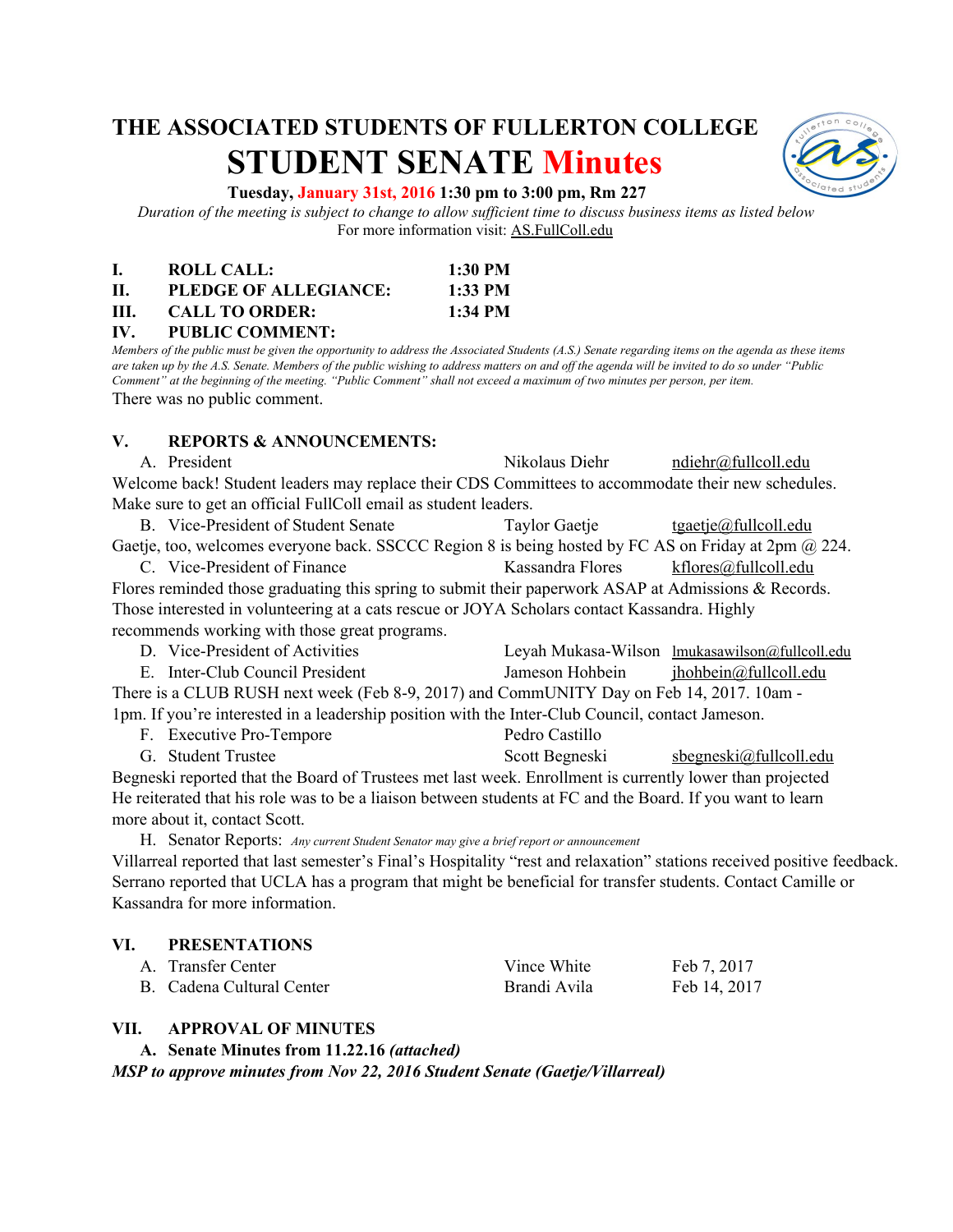| A.S. & I.C.C. COMMITTEE REPORTS & MSPs<br>VIII.                                                                                                                                  |  |
|----------------------------------------------------------------------------------------------------------------------------------------------------------------------------------|--|
| Senators MUST serve on at least ONE A.S. Committee (indicated bold)                                                                                                              |  |
| A. Activities<br>Mukasa-Wilson<br>Thursday 12:00pm-1:00pm                                                                                                                        |  |
| Activities is meeting next week at 12:00 pm (February 10, 2017)                                                                                                                  |  |
| <b>B.</b> Curriculum & Education (C&E)<br>Arbab<br><b>TBD</b>                                                                                                                    |  |
| C&E may or may not be meeting next week.                                                                                                                                         |  |
| Flores reminded everyone that Senate Committees must meet within the first two weeks of each semester.<br>C. Committee on the Environment<br>Castaneda<br>Thursday 1:30pm-2:30pm |  |
| Castaneda reported that Environmental Committee is working with RPR and they can consider changing                                                                               |  |
| meeting times to accommodate new/returning members. First meeting is this Thursday at 1:30 pm. They                                                                              |  |
| are also planning for WorldFest.                                                                                                                                                 |  |
| <b>D.</b> Executive Council<br><b>Diehr</b><br><b>TBD</b>                                                                                                                        |  |
| Diehr reported that Execs have been meeting over break. They are continually working on the Student                                                                              |  |
| Center space to better serve students.                                                                                                                                           |  |
| MSP to approve no more than \$300 to purchase catering of Chipotle                                                                                                               |  |
| MSP to approve to purchase of 25 tickets for State Championship Game for students, Joe Carrithers,                                                                               |  |
| Naomi Abesamis, and Marwin Luminarias                                                                                                                                            |  |
| MSP to approve no more than \$50 for chafing dishes and fuel                                                                                                                     |  |
| MSP to approve no more than \$2,700 to purchase 7 umbrellas for the Student Center patio                                                                                         |  |
| MSP to add "Lanyard Spending" to agenda as an emergency item                                                                                                                     |  |
| MSP to approve the purchase of 2,500 lanyards                                                                                                                                    |  |
| <b>MSP</b> to approve holding Spring elections March 27th-March 31                                                                                                               |  |
| <b>MSP</b> to approve the Spring Calendar of events                                                                                                                              |  |
| MSP to spend no more than \$4,000 to purchase a TV for the Student Center                                                                                                        |  |
| MSP to spend no more than \$10,000 to purchase 6 computers and 2 printers                                                                                                        |  |
| MSP to rescind the motions to spend \$4000 on a TV for the Student Center AND no more than \$10,000                                                                              |  |
| to purchase printers and computers                                                                                                                                               |  |
| E. Finance & Budget<br>Flores<br>Tuesday 12:00pm-1:00pm                                                                                                                          |  |
| Flores reported that Finance approved some spending today.                                                                                                                       |  |
| MSP to approve up to \$2000 for the sound system                                                                                                                                 |  |
| MSP to approve \$8,000 for Execs Stipends for 2016-17                                                                                                                            |  |
| F. A.S. Benefits Task Force<br><b>TBD</b><br>Flores                                                                                                                              |  |
| Flores wants someone else to                                                                                                                                                     |  |
| G. Inter-Club Council<br>Hohbein<br><b>Monday 1:30pm-3:00pm</b>                                                                                                                  |  |
| MSP to approve \$500 for pizza on Feb 8-9, 2017 Club Rush (Hohbein/Escobedo)                                                                                                     |  |
| H. Judicial<br><b>TBD</b><br><b>TBD</b>                                                                                                                                          |  |
| Sasha Dotterman reported that changes on A.S.' documents have been finalized. Meeting will be next<br>week TBA.                                                                  |  |
| <b>Research, Planning, &amp; Resolutions (RPR)</b><br>Gaetje<br>Thursday 11:00am-12:00pm<br>I.                                                                                   |  |
| Gaetje announced that RPR is meeting next Thursday but it's subject to change depending on members'                                                                              |  |
| availability. Please email Taylor to discuss an alternate meeting time/dates.                                                                                                    |  |

# **IX. UNFINISHED BUSINESS**

A. CareBank (Requests & Updates) There was a discussion about CareBank Co-Coordinators and office hours for Spring 2017.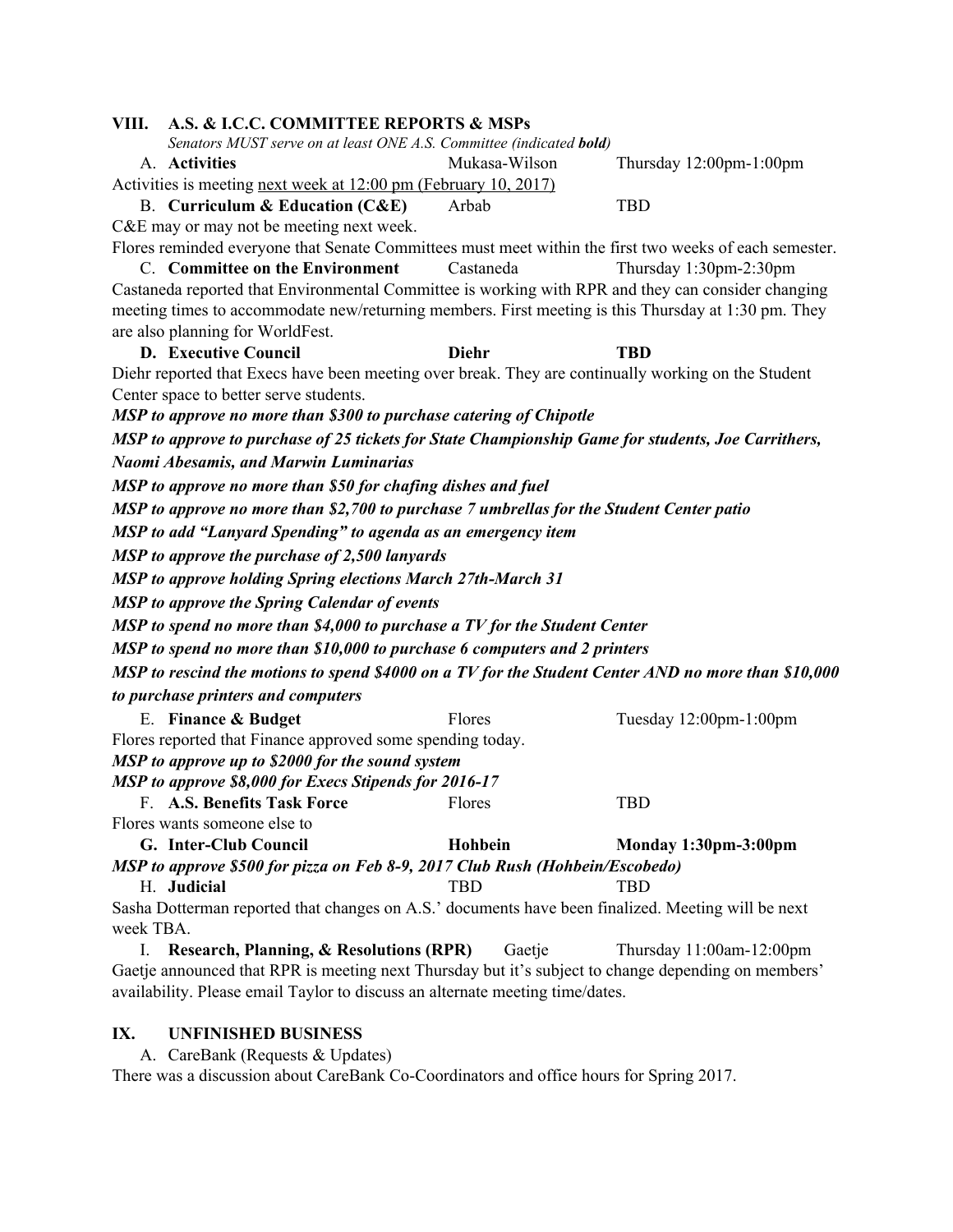#### B. **Applicants to serve as Student Representatives:**

| Steve HAN     | Gloria KIM          | Michael TO        |
|---------------|---------------------|-------------------|
| Suk KIM       | Caleb SHEN          | Patrice SISANTE   |
| Kunwar MAYER  | Jacqueline GONZALEZ | Laylah BOUNACDARY |
| Aric MARTINEZ | Nakota ARRONA       |                   |

## *MSP to approve the applicants to serve as Student Representatives for the rest of Spring 2017 (Serrano/Villarreal)*

## **C. Swearing in of Student Senators**

Michael To, Naomi Imbre, Steven Han, Caleb Shen expressed interest in becoming appointed to an open Student Senator seat.

# *MSP to approve To, Imbre, Han, Shen as appointed Student Senators until the A.S. Elections (Gaetje/Galang)*

Student Senators were sworn-in at 2:05pm. Congratulations!

- D. Resignations (formal letter must be received by A.S. Office or [AS@fullcoll.edu\)](mailto:AS@fullcoll.edu)
- E. Dismissals (referred from Judicial)
- F. FC Mission Statement Update

Diehr summarized the events that took place during Convocation last Friday. The Mission Statement workgroup is working on a first draft for the campus to review.

## **X. NEW BUSINESS**

A. A.S. Bylaws

See below.

B. A.S. Operations & Procedures Manual

Diehr noted that A.S. is working on updating and reorganize the items in their Bylaws, Operations & Procedures Manual, and Constitution. This is time-sensitive because amendments and changes to the A.S. Constitution must be approved several weeks prior to the A.S. Elections this March.

## **C. A.S. Logo Redesign**

There was a desire to update the A.S. logo for use in our branding and promotional material. Those interested, please submit your own design or recommend local artists. There is a \$100 prize for the design that's going to be used.

## **D. Institutional Research & Effectiveness Committee**

There are student REP positions available. It's preferred that a student serves for at least a year to ensure continuity. This is a highly detail-oriented committee dealing with campus statistics and projections.

## **E. Teacher of the Year Committee**

Contact Marwin for details.

## **F. A.S. Election Date Change Resolution**

There was discussion about the Resolution. *MSP to approve the A.S. Election Date Change Resolution (Villarreal/Gatpandan)*

# **G. FC Football Stadium Resolution**

Diehr reported that Athletics is seeking support from the students to begin renovations and upgrades to Sherbeck Field.